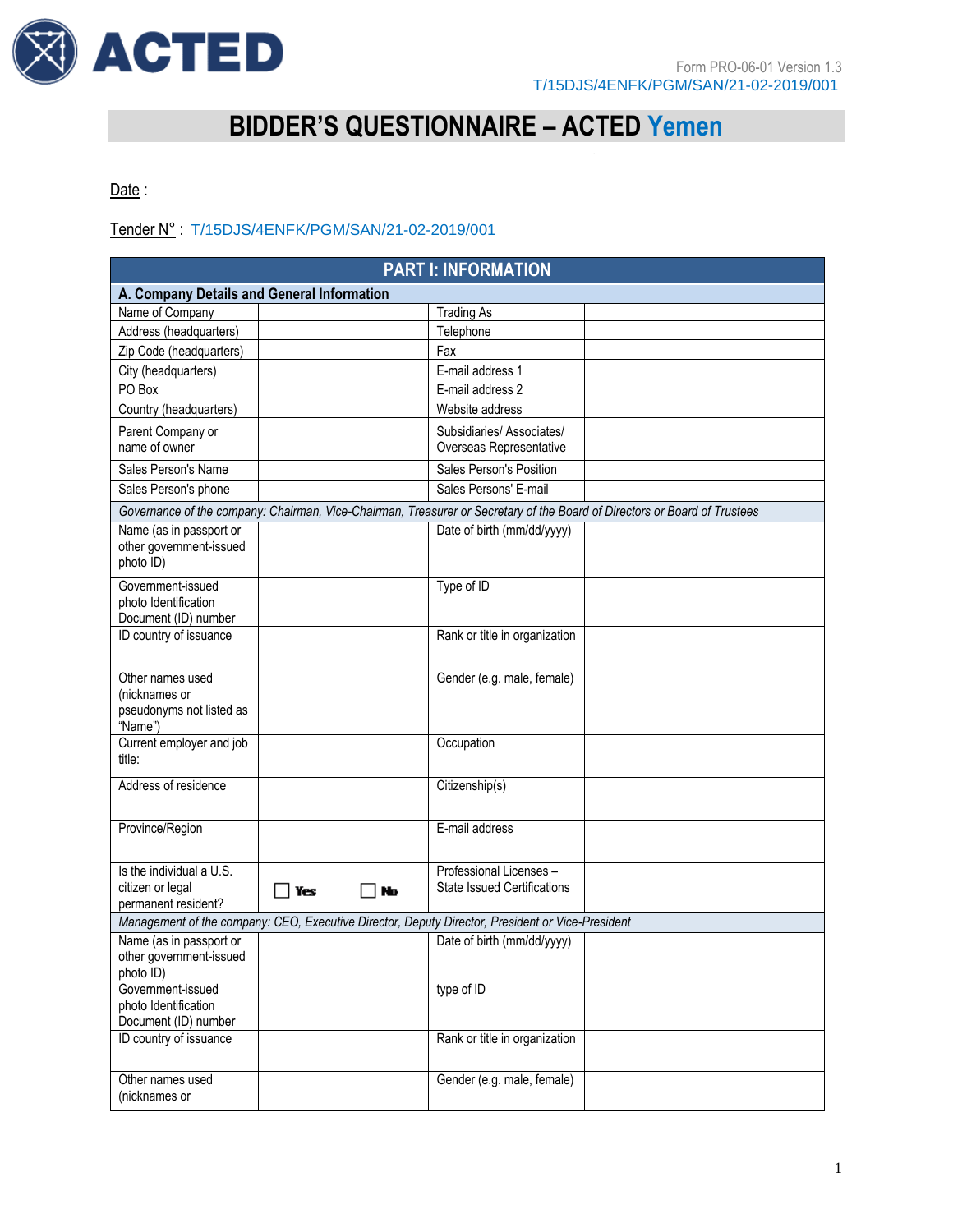

| pseudonyms not listed as<br>"Name")                                      |             |    |                                                                        |        |               |
|--------------------------------------------------------------------------|-------------|----|------------------------------------------------------------------------|--------|---------------|
| Current employer and job<br>title:                                       |             |    | Occupation                                                             |        |               |
| Address of residence                                                     |             |    | Citizenship(s)                                                         |        |               |
| Province/Region                                                          |             |    | E-mail addresses                                                       |        |               |
| Is the individual a U.S.<br>citizen or legal<br>permanent resident?      | Yes         | No | Professional Licenses -<br><b>State Issued Certifications</b>          |        |               |
| Management of the company: Chief Finance Officer or Chief Accountant     |             |    |                                                                        |        |               |
| Name (as in passport or<br>other government-issued<br>photo ID)          |             |    | Date of birth (mm/dd/yyyy)                                             |        |               |
| Government-issued<br>photo Identification<br>Document (ID) number        |             |    | type of ID                                                             |        |               |
| ID country of issuance                                                   |             |    | Rank or title in organization                                          |        |               |
| Other names used<br>(nicknames or<br>pseudonyms not listed as<br>"Name") |             |    | Gender (e.g. male, female)                                             |        |               |
| Current employer and job<br>title:                                       |             |    | Occupation                                                             |        |               |
| Address of residence                                                     |             |    | Citizenship(s)                                                         |        |               |
| Province/Region                                                          |             |    | E-mail addresses                                                       |        |               |
| Is the individual a U.S.<br>citizen or legal<br>permanent resident?      | Yes         | No | Professional Licenses -<br><b>State Issued Certifications</b>          |        |               |
| Company's staff & insurance                                              |             |    |                                                                        |        |               |
| No. Full Time<br>Employees:                                              |             |    | Employee average work wage per hour:                                   |        |               |
| % of Men to Women:                                                       |             |    | Any employee(s) with relatives working with<br>ACTED?                  |        | Yes<br>No     |
| No. of Children:                                                         |             |    | Legal minimum wage paid?                                               |        | Yes<br>No     |
| In what capacity?                                                        |             |    | Paid vacations are offered?                                            |        | No<br>Yes     |
| What are their ages?                                                     |             |    | Are flexible working hours offered?                                    |        | $Yes \Box$ No |
| Name of insurance<br>company:                                            |             |    | Staff covered by health insurance?                                     |        | ]Yes □ No     |
| Description of the Company                                               |             |    |                                                                        |        |               |
| <b>Type of Business</b><br>(multiple choices                             | Manufacturi |    | <u>Authorised Agent</u><br>Consulting Company   Other (Please Specify) | Trader |               |
| possible):                                                               |             |    |                                                                        |        |               |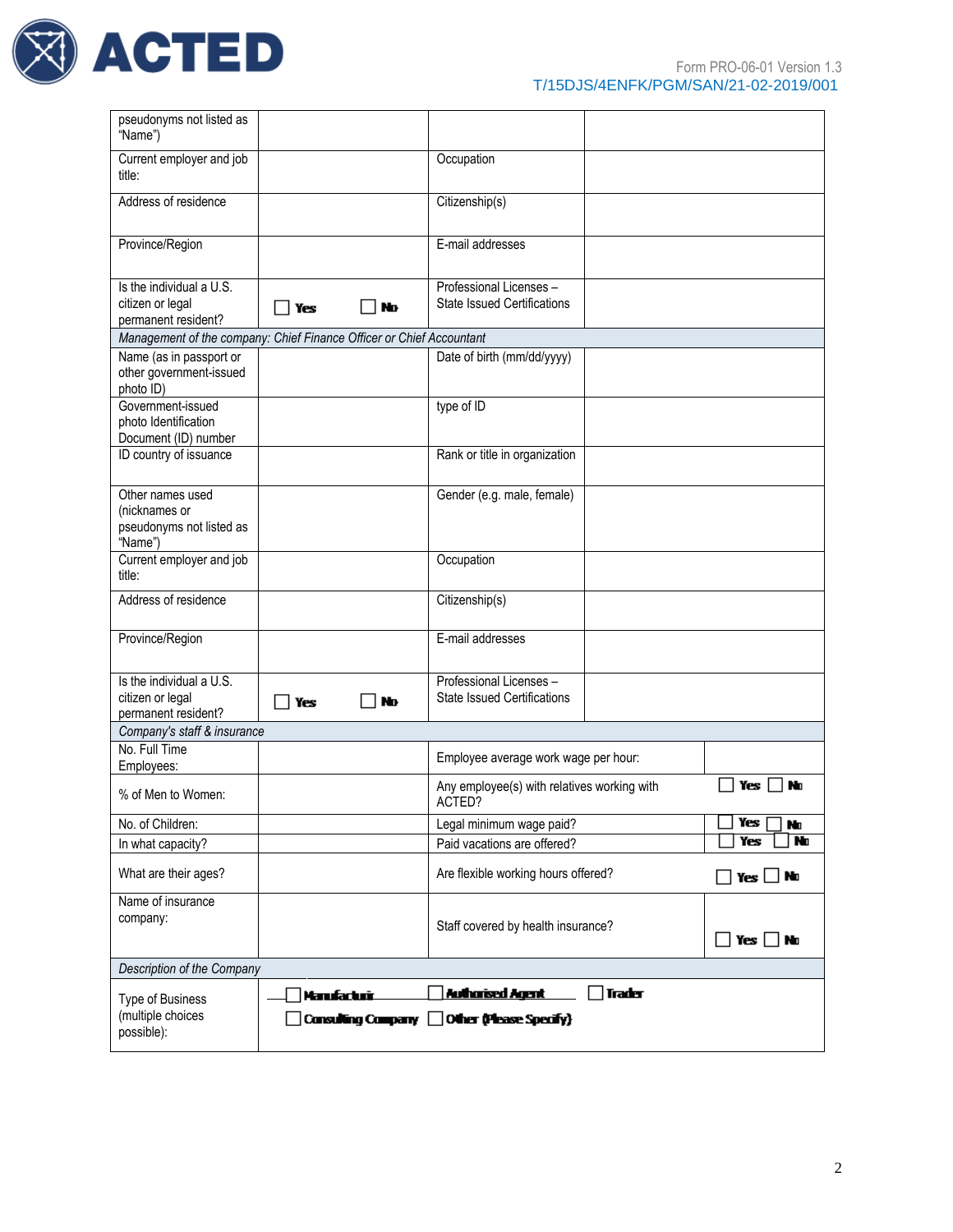

| Sector of Business<br>(multiple choices<br>possible): |                                                                                                                  |                                          | <b>Goods/Suppl</b><br><b>Services</b>                                                                    | <b>Equipment</b>                | Other (Please Specify)                 | Wats                   |                 |             |
|-------------------------------------------------------|------------------------------------------------------------------------------------------------------------------|------------------------------------------|----------------------------------------------------------------------------------------------------------|---------------------------------|----------------------------------------|------------------------|-----------------|-------------|
| Year Established:                                     |                                                                                                                  |                                          |                                                                                                          |                                 | Country of registration:               |                        |                 |             |
| Licence number:                                       |                                                                                                                  |                                          |                                                                                                          | Valid until:                    |                                        |                        |                 |             |
| Working languages:                                    |                                                                                                                  |                                          | English<br>Arabic                                                                                        | <b>French</b><br><b>Chinese</b> | Sparish<br>Other (Please Specify)      |                        | Russian         |             |
| <b>Technical documents</b><br>available in:           |                                                                                                                  |                                          | English<br>Arabic                                                                                        | <b>French</b><br><b>Chinese</b> | Spanish                                | Other (Please Specify) | Russian         |             |
|                                                       | <b>B. Financial Information</b>                                                                                  |                                          |                                                                                                          |                                 |                                        |                        |                 |             |
| VAT Number:                                           |                                                                                                                  |                                          |                                                                                                          | Tax Number:                     |                                        |                        |                 |             |
| Bank Name:                                            |                                                                                                                  |                                          |                                                                                                          |                                 | Bank Account Number:                   |                        |                 |             |
| <b>Bank Address:</b>                                  |                                                                                                                  |                                          |                                                                                                          | Account Name:                   |                                        |                        |                 |             |
| Swift/BIC number:                                     |                                                                                                                  |                                          |                                                                                                          |                                 | <b>Standard Payment Terms:</b>         |                        | Yes             | No          |
| last 3 years?                                         | Has the company been audited in the                                                                              |                                          |                                                                                                          |                                 |                                        |                        | <b>Attached</b> |             |
|                                                       |                                                                                                                  |                                          | Please attach a copy of the company's most recent Annual or Audited Financial Report                     |                                 |                                        |                        |                 |             |
|                                                       | Annual Value of Total Sales for the last 3 Years:<br>Year:                                                       | USD:                                     | Year:                                                                                                    |                                 | USD:                                   | Year:                  | USD:            |             |
| last 3 years                                          | Annual Value of Export Sales for the<br>Year:                                                                    | USD:                                     | Year:                                                                                                    |                                 | USD:                                   | Year:                  | USD:            |             |
|                                                       |                                                                                                                  |                                          |                                                                                                          |                                 |                                        |                        |                 |             |
| <b>C.</b> Experience                                  |                                                                                                                  |                                          |                                                                                                          |                                 |                                        |                        |                 |             |
|                                                       |                                                                                                                  |                                          | Company's recent business with ACTED and/or other International Aid Agencies or United Nations Agencies: |                                 |                                        |                        |                 |             |
|                                                       | Organisati<br>on                                                                                                 | Conta<br>ct<br>perso<br>$\boldsymbol{n}$ | Phone/E-mail                                                                                             |                                 | Goods/Works/Services                   | Valu<br>e<br>(US<br>D) | Year            | Destination |
| 1                                                     |                                                                                                                  |                                          |                                                                                                          |                                 |                                        |                        |                 |             |
| 2                                                     |                                                                                                                  |                                          |                                                                                                          |                                 |                                        |                        |                 |             |
| 3                                                     |                                                                                                                  |                                          |                                                                                                          |                                 |                                        |                        |                 |             |
| 4                                                     |                                                                                                                  |                                          |                                                                                                          |                                 |                                        |                        |                 |             |
| 5                                                     |                                                                                                                  |                                          |                                                                                                          |                                 |                                        |                        |                 |             |
| expertise?                                            | What is your company's main area of                                                                              |                                          |                                                                                                          |                                 |                                        |                        |                 |             |
| coverage area?                                        | What is your company's business                                                                                  |                                          | National                                                                                                 |                                 | <b>Restricted to (specify location</b> |                        |                 |             |
| the last 3 years?                                     | To which countries has your company<br>exported and/or managed projects in<br>Provide any other information that |                                          |                                                                                                          |                                 |                                        |                        |                 |             |
|                                                       | demonstrates your company's                                                                                      |                                          |                                                                                                          |                                 |                                        |                        |                 |             |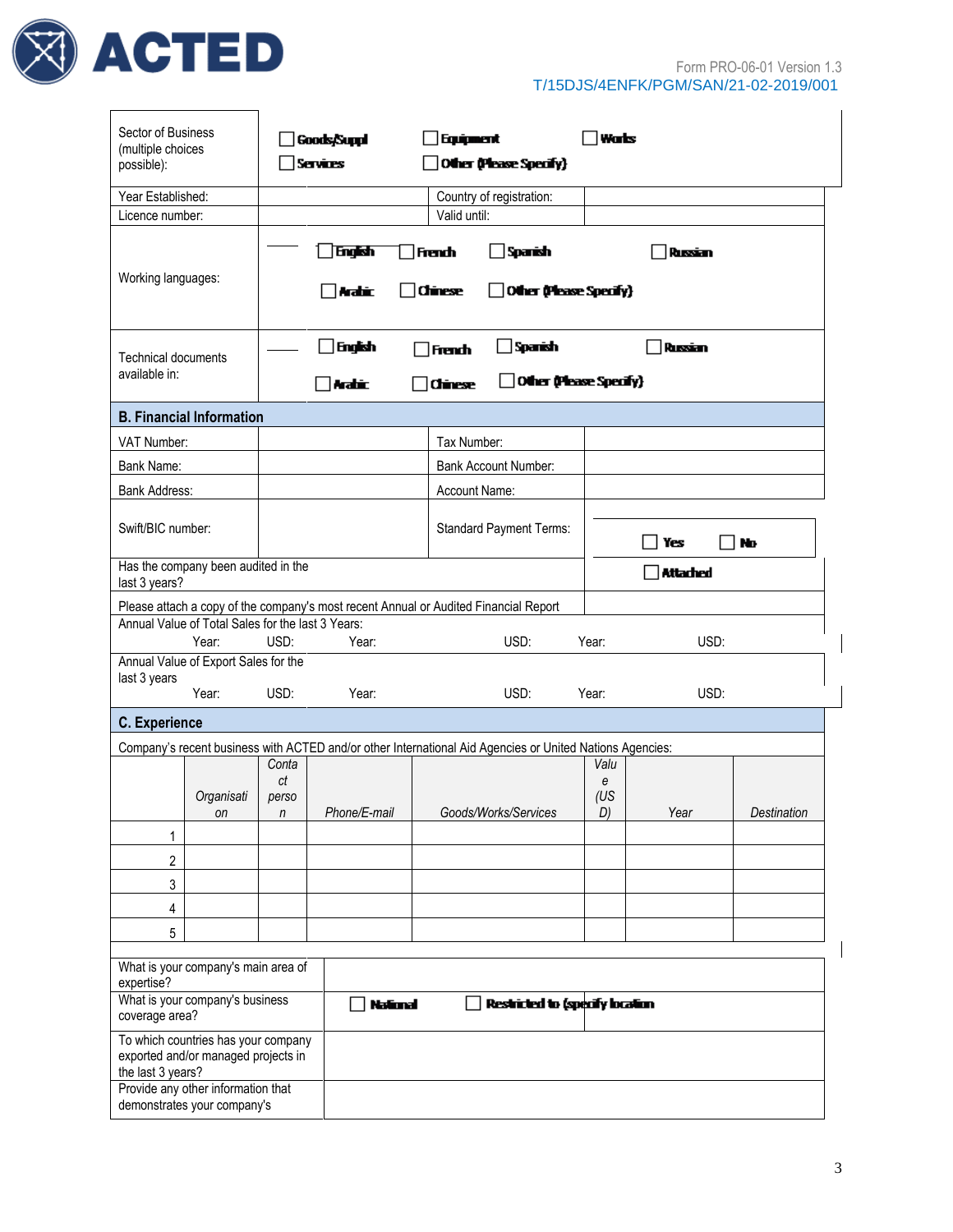

| qualifications and experience (eg.<br>awards)                                                               |                                                                                                                                                                                                                                                                                                                                                         |     |                 |
|-------------------------------------------------------------------------------------------------------------|---------------------------------------------------------------------------------------------------------------------------------------------------------------------------------------------------------------------------------------------------------------------------------------------------------------------------------------------------------|-----|-----------------|
| List any national or international<br>Trade/Professional Organisations of<br>which your company is a member |                                                                                                                                                                                                                                                                                                                                                         |     |                 |
| <b>D. Technical Capability</b>                                                                              |                                                                                                                                                                                                                                                                                                                                                         |     |                 |
| Type of Quality Assurance Certificate                                                                       |                                                                                                                                                                                                                                                                                                                                                         |     | <b>Attached</b> |
| Type of Certification/Qualification<br>Documents                                                            |                                                                                                                                                                                                                                                                                                                                                         |     | <b>Attached</b> |
| International Offices/Representation                                                                        |                                                                                                                                                                                                                                                                                                                                                         |     |                 |
| List below up to 10 of the core Goods and/or Services your company sells:<br>1)<br>2)<br>3)<br>4)<br>5)     | 6)<br>7)<br>8)<br>9)<br>10)                                                                                                                                                                                                                                                                                                                             |     |                 |
| $etc.$ )<br>1)<br>2)<br>3)<br>4)<br>5)                                                                      | List the main assets of your company (trucks & heavy machines, heavy & valuable equipment, premises & warehouses, production sites<br>6)<br>7)<br>8)<br>9)<br>10)                                                                                                                                                                                       |     |                 |
| E. Miscellaneous                                                                                            |                                                                                                                                                                                                                                                                                                                                                         |     |                 |
| Does your company have an Environmental Policy? (Yes/No)                                                    |                                                                                                                                                                                                                                                                                                                                                         | Yes | No              |
| Does your company have an Ethical Trading Policy? (Yes/No)                                                  |                                                                                                                                                                                                                                                                                                                                                         | Yes | No              |
| Does your company have an Anti-terrorist Policy? (Yes/No)                                                   |                                                                                                                                                                                                                                                                                                                                                         | Yes | No              |
| Is your company compliant with the EU General Data Protection Regulation (or<br>equivalent)? (Yes/No)       |                                                                                                                                                                                                                                                                                                                                                         | Yes | No              |
|                                                                                                             | If you answered yes to the above two questions, please attach copies of your policy:                                                                                                                                                                                                                                                                    |     | <b>Attached</b> |
| for in national law?                                                                                        | Has your company ever been bankrupt, or is in the process of being wound up, having its affairs administered by<br>the courts, has entered into an arrangement with creditors, has suspended business activities, is the subject of<br>proceedings concerning these matters, or is in any analogous situation arising from a similar procedure provided |     | Yes<br>Nr       |
| If you answered yes,<br>please provide details:                                                             |                                                                                                                                                                                                                                                                                                                                                         |     |                 |
| as force of res judicata?                                                                                   | Has your company ever been convicted of an offence concerning its professional conduct by a judgment which                                                                                                                                                                                                                                              |     | Yes<br>Nt       |
| If you answered yes,<br>please provide details:                                                             |                                                                                                                                                                                                                                                                                                                                                         |     |                 |
|                                                                                                             | Has your company ever been guilty of grave professional misconduct proven by other means?                                                                                                                                                                                                                                                               |     | Yes<br>Nt       |
| If you answered yes,<br>please provide details:                                                             |                                                                                                                                                                                                                                                                                                                                                         |     |                 |
| those of the country where the contract is to be performed?                                                 | Has your company ever not fulfilled its obligations relating to the payment of social security contributions, or the<br>payment of taxes in accordance with the law of the country in which it is established, or with those of France, or                                                                                                              |     | Yes             |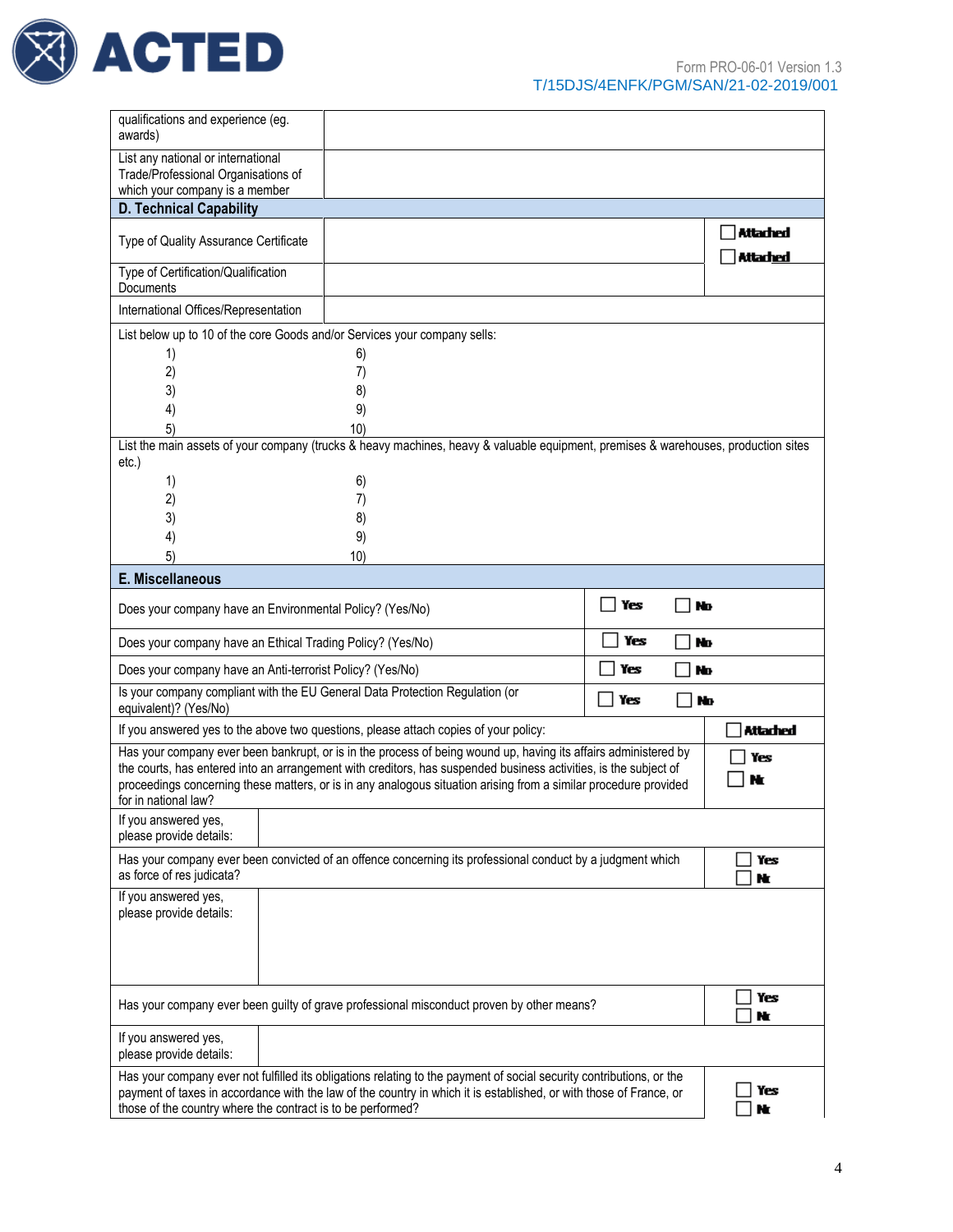

| If you answered yes,<br>please provide details:               |                                                                                                                                                                                                                                                                                                                                                                                                                                                                                                                                     |                                                                           |                    |           |
|---------------------------------------------------------------|-------------------------------------------------------------------------------------------------------------------------------------------------------------------------------------------------------------------------------------------------------------------------------------------------------------------------------------------------------------------------------------------------------------------------------------------------------------------------------------------------------------------------------------|---------------------------------------------------------------------------|--------------------|-----------|
|                                                               | Has your company ever been the subject of a judgement which has the force of res judicata for fraud, corruption,<br>involvement in a criminal organisation or any other illegal activity?                                                                                                                                                                                                                                                                                                                                           |                                                                           |                    | Yes<br>Nt |
| If you answered yes,<br>please provide details:               |                                                                                                                                                                                                                                                                                                                                                                                                                                                                                                                                     |                                                                           |                    |           |
|                                                               | Has your company ever been declared to be in serious breach of contract for failure to comply with its contractual<br>obligations, following another procurement procedure or grant award procedure financed by a donor country?                                                                                                                                                                                                                                                                                                    |                                                                           |                    | Yes<br>Nr |
| If you answered yes,<br>please provide details:               |                                                                                                                                                                                                                                                                                                                                                                                                                                                                                                                                     |                                                                           |                    |           |
|                                                               | Has your company ever been declared to be in serious breach of contract for failure to comply with its contractual<br>obligations, following another procurement procedure or grant award procedure financed by a donor country?                                                                                                                                                                                                                                                                                                    |                                                                           |                    | Yes<br>Nt |
| If you answered yes,<br>please provide details:               |                                                                                                                                                                                                                                                                                                                                                                                                                                                                                                                                     |                                                                           |                    |           |
| Aid Organisations (including ACTED)?                          | Has your company ever been in any dispute with any Government Agency, the United Nations, or International                                                                                                                                                                                                                                                                                                                                                                                                                          |                                                                           |                    | Yes<br>Nt |
| If you answered yes,<br>please provide details:               |                                                                                                                                                                                                                                                                                                                                                                                                                                                                                                                                     |                                                                           |                    |           |
| Do you agree with terms<br>of payment of 30 days?             | Yes<br>No                                                                                                                                                                                                                                                                                                                                                                                                                                                                                                                           | Do you accept visit of ACTED staff & external<br>auditors to your office? |                    | Yes<br>No |
| <b>PART II: CERTIFICATION</b>                                 |                                                                                                                                                                                                                                                                                                                                                                                                                                                                                                                                     |                                                                           |                    |           |
|                                                               | I, the undersigned warrant that the information provided in this form is correct, and in the event of changes, details will be provided to<br>ACTED as soon as possible in writing. I also understand that ACTED does not do business with companies, or any affiliates or<br>subsidiaries, which engage in any practices that are in breach of ACTED's Child Protection, Sexual Exploitation and Abuse Protection,<br>Conflict of Interest, Anti-fraud, Anti-terrorism Policy and Data Protection Policies (available on request). |                                                                           |                    |           |
| Name:                                                         |                                                                                                                                                                                                                                                                                                                                                                                                                                                                                                                                     | Date:                                                                     |                    |           |
| <b>Title/Position</b>                                         |                                                                                                                                                                                                                                                                                                                                                                                                                                                                                                                                     | Place:                                                                    |                    |           |
| E-mail address (for<br>contact for verification<br>purposes): |                                                                                                                                                                                                                                                                                                                                                                                                                                                                                                                                     | Signature:                                                                |                    |           |
| Phone number (for<br>contact for verification<br>purposes):   |                                                                                                                                                                                                                                                                                                                                                                                                                                                                                                                                     | Company Stamp:                                                            |                    |           |
| <b>Check list of supporting documents</b>                     |                                                                                                                                                                                                                                                                                                                                                                                                                                                                                                                                     |                                                                           | For ACTED use only |           |
| 1)<br><b>Trading license</b>                                  |                                                                                                                                                                                                                                                                                                                                                                                                                                                                                                                                     | <b>Attached</b>                                                           | <b>Checked</b>     |           |
| 2)                                                            | VAT registration/tax clearance certificate                                                                                                                                                                                                                                                                                                                                                                                                                                                                                          | Atlached                                                                  | <b>Checked</b>     |           |
| 3)<br>Company profile                                         |                                                                                                                                                                                                                                                                                                                                                                                                                                                                                                                                     | Attached                                                                  | <b>Checked</b>     |           |
| 4)                                                            | Proof of trading/dealership/agent                                                                                                                                                                                                                                                                                                                                                                                                                                                                                                   | <b>Attached</b>                                                           | <b>Checked</b>     |           |
| 5)                                                            | Evidence of similar contracts                                                                                                                                                                                                                                                                                                                                                                                                                                                                                                       | <b>Attached</b>                                                           | <b>Checked</b>     |           |
| 6)<br>References                                              |                                                                                                                                                                                                                                                                                                                                                                                                                                                                                                                                     | <b>Attached</b>                                                           | <b>Checked</b>     |           |
| 7)                                                            | Particulars of CEO and key personnel                                                                                                                                                                                                                                                                                                                                                                                                                                                                                                | Attached                                                                  | <b>Chected</b>     |           |
| 8)<br>incorporation                                           | Articles of Association & Certificate of                                                                                                                                                                                                                                                                                                                                                                                                                                                                                            | <b>Attached</b>                                                           | <b>Checked</b>     |           |
| 9)                                                            | Financial statements (latest)                                                                                                                                                                                                                                                                                                                                                                                                                                                                                                       | Attached                                                                  | <b>Checked</b>     |           |